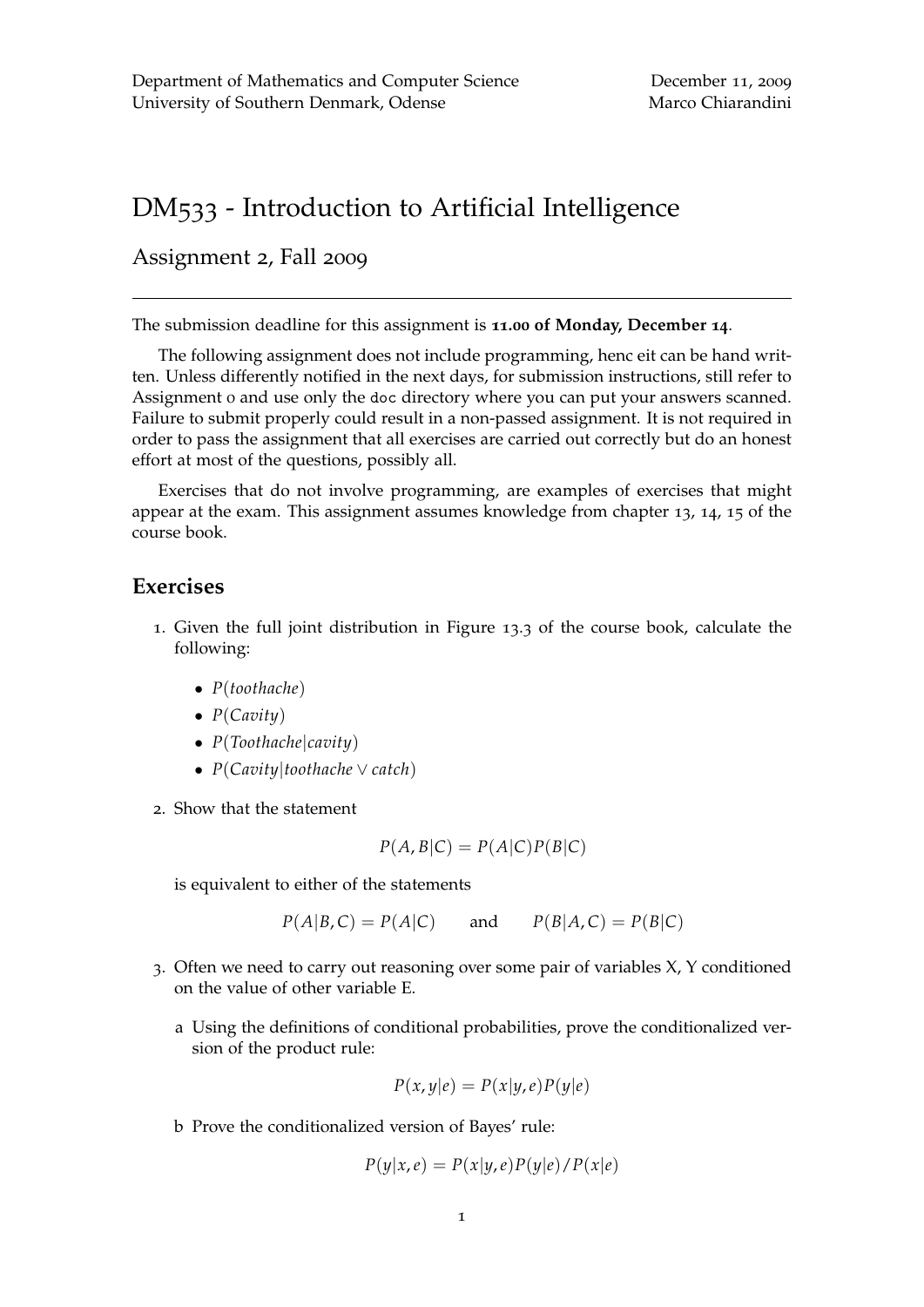- 4. Following the example on medical diagnosis of page 480 of the text book, give the probability  $P(M|s)$  by completing the normalization calculation. Assume 0.05 as a reasonable value for  $P(s|\neg m)$  and ignore the value for  $P(s)$ .
- 5. Three prisoners *A*, *B*, *C* are in their cells. They are told that one of them will be executed the next day and the others will be pardoned. Only the gorvenor knows who will be executed. Prisoner *A* asks the guard a favor. "Please ask the governor who will be executed, and then tell either prisoner *B* or *C* that they will be pardoned." The guard does as was asked and then comes back and tells prisoner *A* that he has told prisoner *B* that he (*B*) will be pardoned. What are prisoner *A*'s chances of being executed, given this message? Is there more information than before his request to the guard? [This problem adapted from Pearl 1988, is also a variant of a rather famous puzzle you're given the choice of three doors. Behind one door is a car; behind the others, goats. They are placed randomly. After you have chosen a door, the door remains closed. Another person, who knows what is behind the doors, now has to open one of the two remaining doors, and the door he opens must have a goat behind it. If both remaining doors have goats behind them, he chooses one randomly. You are now posed with the question, whether you want to stay with your first choice or to switch to the last remaining door. Hint: try using Bayesian inference.]
- 6. Suppose that you go out to purchase an automobile. The probability that you will go to dealer 1,  $d_1$  is 0.2. The probability of going to dealer 2,  $d_2$  is 0.4. There are only three dealers you are considering and the probability that you go to the third,  $d_3$  is 0.4. At  $d_1$  the probability of purchasing a particular automobile,  $a_1$ , is 0.2.; at dealer *d*<sup>2</sup> the probability of purchasing a automobile *a*<sup>1</sup> is 0.4. Finally, at dealer  $d_3$ , the probability of purchasing  $a_1$  is 0.3. Suppose you purchase automobile  $a_1$ . What is the probability that you purchased it at dealer  $d_2$ ?
- 7. Exercise 14.3 of the text book.
- 8. Exercise 14.11 of the text book.
- 9. Exercise 15.1 of the text book.
- 10. This example is a slightly modified version of one taken from Wikipedia. Consider two friends, Alice and Bob, who live far apart from each other and who talk together daily over the telephone about what they did that day. Bob is only interested in two activities: walking in the park or staying at home and reading. The choice of what to do is determined exclusively by the weather on a given day. Alice has no definite information about the weather where Bob lives, but she knows general trends. Based on what Bob tells her he did each day, Alice tries to guess what the weather must have been like.

Alice believes that the weather of a day depends only on the weather of the previous day. There are three states, "Rainy", "Sunny" and "Foggy", but she cannot observe them directly. On each day, there is a certain chance that Bob will perform one of the following activities, depending on the weather: "walk" or "read". Bob tells Alice about his activities.

```
states = ('Rainy', 'Sunny')observation = ('walk', 'read')
```